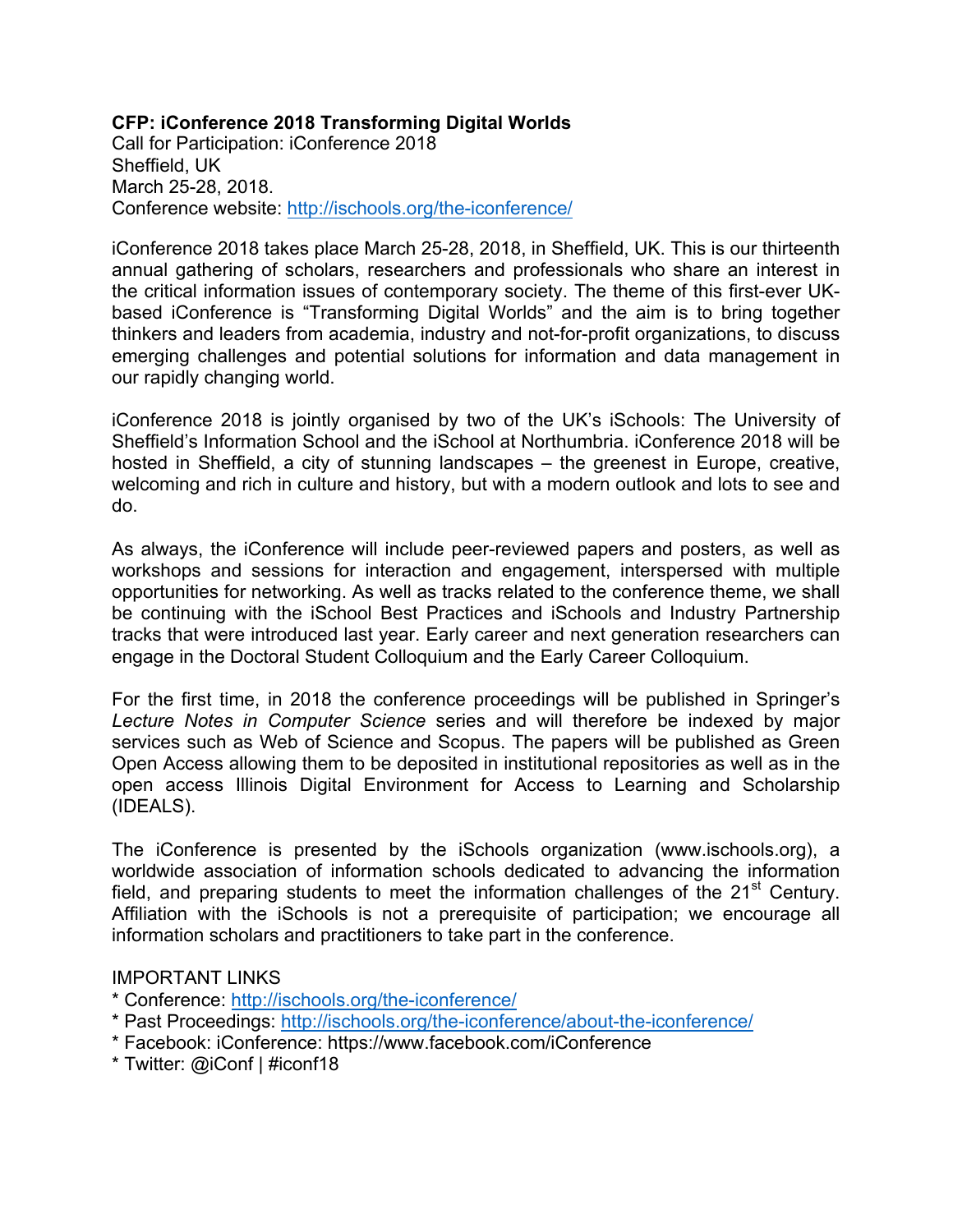### SUBMISSION INFORMATION

All submissions must be in English using the templates and/or formats described on our website. All work should be original and not previously published. Complete guidelines can be found on our website's track pages: http://ischools.org/the-iconference/program/ **With the sole exception of the Doctoral Dissertation Award, all submissions are due by September 18, 2017.** Notification of acceptances (excepting the Workshops and the Dissertation Award – date for these are below) will be mid November, 2017.

### \* PAPERS

We invite papers falling into two categories: completed research or early work/preliminary results. Each paper will be refereed in a double-blind process and accepted papers will be published in *Lecture Notes in Computer Science* and in the IDEALS proceedings. The author(s) of the completed research paper judged the best of the iConference will receive the Lee Dirks Award for Best Paper and \$5,000.

http://ischools.org/the-iconference/program/papers/

Papers Chairs: Kendra Albright, Kent State University; Noa Aharony, Bar-Ilan University; Mei Mei Wu, National Taiwan Normal University

### \* POSTERS

We welcome submission of posters presenting new work, preliminary results and designs, or educational projects. Posters will undergo a double-blind review, and accepted abstracts will be published in the IDEALS proceedings.

http://ischools.org/the-iconference/program/posters/

Posters Chairs: Hideo Joho, Tsukuba University; Frank Hopfgartner, Glasgow **University** 

#### \* WORKSHOPS

Workshops can be half- or full-day, and are intended to foster interactive discussions focusing on the topics within the iConference 2018 theme, namely, the relationships among information, people and technology. Workshops provide a great opportunity for attendees who share common interests and want to have intensive discussions.

http://ischools.org/the-iconference/program/workshops/

Notifications: October 20, 2017.

Workshops Chairs: Andrew Cox, University of Sheffield; Alex Peng, Sun Yat-sen **University** 

#### \* SESSIONS FOR INTERACTION AND ENGAGEMENT (SIE)

These sessions provide an excellent opportunity to present ideas, facilitate discussions, and foster knowledge-sharing in unconventional ways. Formats can include panels, fishbowls, performances, storytelling, roundtable discussions, wildcard sessions, demos/exhibitions, installations and more. All should be highly participatory, informal, engaging, and pluralistic.

http://ischools.org/the-iconference/program/sessions-for-interaction-and-engagement/

SIE Chairs: Jenna Hartel, University of Toronto; Theresa Anderson, University of Technology Sydney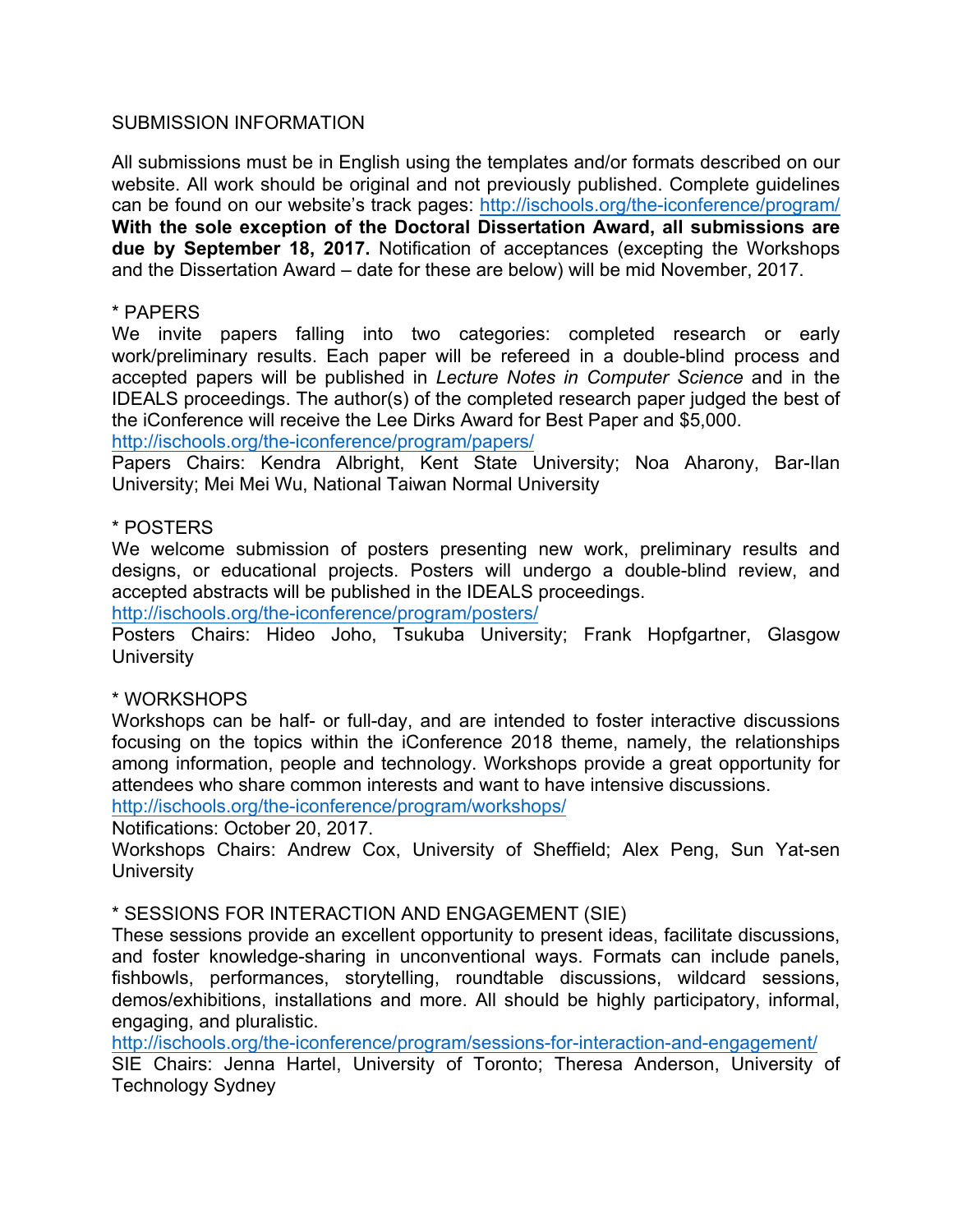## \* DOCTORAL COLLOQUIUM

The Doctoral Colloquium provides doctoral students the opportunity to present their work to senior faculty and engage with one another in a setting that is relatively informal but that allows for the fullest of intellectual exchanges. Students receive feedback on their dissertation, career paths, and other areas from participating faculty and student peers.

http://ischools.org/the-iconference/program/doctoral-colloquium/

Doctoral Colloquium Chairs: Kevin Crowston, Syracuse University; Elizabeth Shepherd, University College London

## \* DOCTORAL DISSERTATION AWARD

Recognizing the outstanding dissertation of the preceding year, this competition is open to all member iSchools. Each school may submit one dissertation for consideration. The winner will receive a cash prize of \$2,500, the runner up \$1,000; both will be honoured at the iConference.

http://ischools.org/the-iconference/program/dissertation-award/

Submission deadline: October 16, 2017

Notifications: January 15, 2018.

Dissertation Award Chairs: Joseph Tennis, University of Washington; Vivien Petras, Humboldt-Universität zu Berlin

## \* EARLY CAREER COLLOQUIUM

This half-day event is intended for assistant professors/early career lecturers, postdocs, or others in pre-tenure positions and builds on the tradition of highly successful events at past iConferences. Participants will sign up at registration.

http://ischools.org/the-iconference/program/early-career-colloquium/

Early Career Colloquium Chair: Kalpana Shankar, University College Dublin; Carsten Oesterlund, Syracuse University

## \* SPECIAL PROGRAM: iSCHOOL BEST PRACTICES

This special session will focus on issues pertaining to curriculum/teaching/student experience, and research and administrative management.

http://ischools.org/the-iconference/program/ischool-best-practices/

iSchool Best Practices Chairs: Ann-Sofie Axelsson, University of Boras; António Lucas Soares, University of Porto

\* SPECIAL PROGRAM: iSCHOOLS AND INDUSTRY PARTNERSHIP

This special session will explore the establishment of mutually beneficial relationships between information schools and industry, and the opportunities these programmes afford.

http://ischools.org/the-iconference/program/ischools-and-industry-partnership/

iSchools and Industry Partnership Chair: Yvon Kermarrec, Telecom Bretagne; Sean T. McGann, University of Washington

## ADDITIONAL ORGANIZERS

iConference 2018 Chairs: Val Gillet, University of Sheffield; Peter Bath, University of Sheffield; Gobinda Chowdhury, Northumbria University.